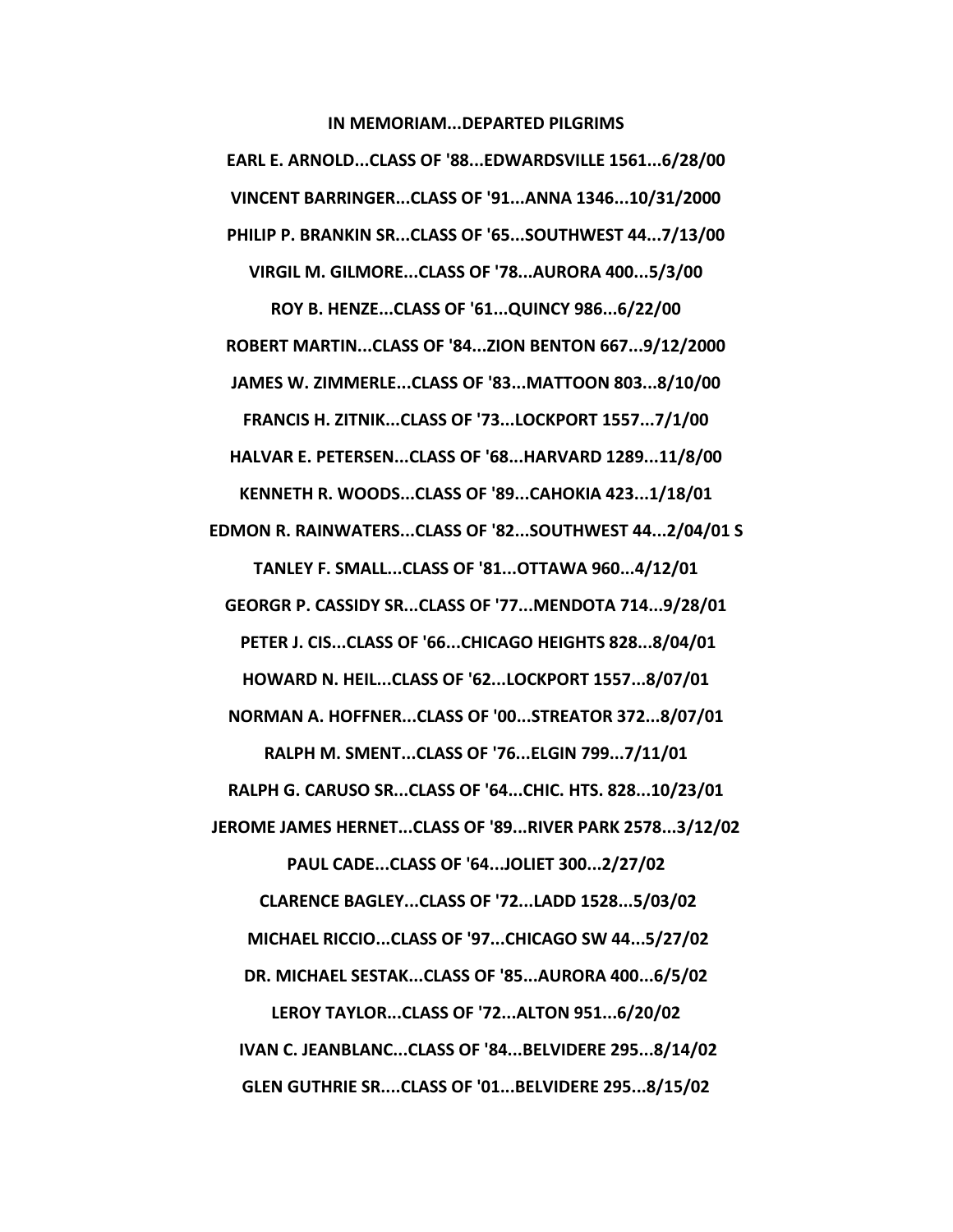**BILLY J. GROVE...CLASS OF '96...BRIDGEPORT 622...8/26/02 WOODY WOODWARD...CASEYVILLE 4...5/17/03 ADOLPH BORVANSKY...CLASS OF '69...BERWYN 424...9/23/03 ROBERT CLARK...CLASS OF '03...LOCKPORT 1557...8/19/03 JERRY KRATOCHVIL...CLASS OF '88...CHICAGO HEIGHTS 828...8/3/03 WENDELL EMMONS...CLASS OF '95...JACKSONVILLE 865...7/28/03 FRED MAY...EDWARDSVILLE 1561...** 

**JOSEPH GUTOWSKI...CLASS OF '95...ANTIOCH 525...10/29/03 THOMAS VanAUKEN...CLASS OF '84...JOLIET 300...10/29/03 ELMER BENNETT...CLASS OF '71...AURORA 400...12/10/03 DWAIN L. KEIM...CLASS OF '94...GENESEO 990...1/5/04 EUGENE H. LYNN...CLASS OF '70...SOUTHWEST 44...1/9/04** 

**RICHARD E. SYLVESTER...CLASS OF '80...BLOOMINGTON 745...1/28/04 ROBERT MOLONEY....CLASS OF '67...MORRIS 967...5/15/04 CLARENCE RUDDY...CLASS OF '42...AURORA 400...6/21/04 JOHN A. MALEC JR...CLASS OF '83...WAUKEGAN 706...8/9/04 ROBERT MALONEY...CLASS OF '67...MORRIS 967...5/15/04 W ILLIAM WALK...CLASS OF '04....PRINCETON 1339...10/29/04 BOB HAMELMANN...CLASS OF '95...ALTON 951...11/8/04** 

**KENNY CLARK...AURORA 400...1/16/05 VERN WIEBERG...CLASS OF '90....BELLWOOD 777...1/21/05 ALBURN M. GRAFTON...CLASS OF '74...MATTOON 803...1/6/05 VIRGIL SIDDENS...MATTOON 803...1/31/05 ROY LUEKEMEYER...BELLEVILLE/SWANSEA 1221... WILLARD LONG...CLASS 0F 2000...SALEM 361...5/16/05 GENE ALKIRE...CHICAGO HEIGHTS 828 ...5/31/05 JOSEPH C. GLADKOWSKI....CLASS OF '90...JOLIET 300...7/14/05**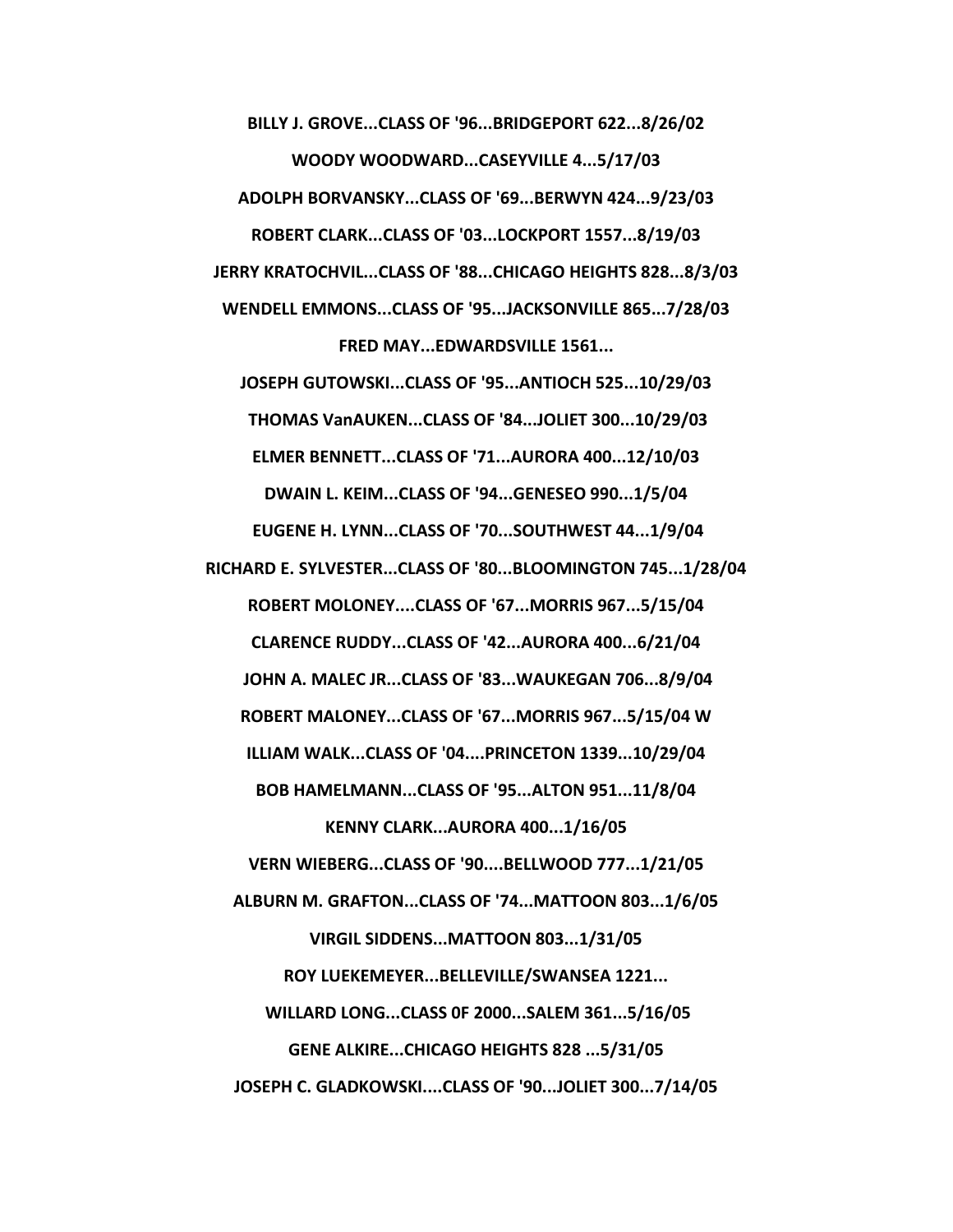**ANTHONY PAYNIC...CLASS OF '72...WOOD RIVER 1349...8/24/05 ROBERT SCHLICHTENMYER...CLASS OF '87...McHENRY 691...8/20/05 JOHN BUCHANAN...BELLWOOD 777...10/22/05 MICHAEL B. SCHUBE...CLASS OF '62...RIVER PARK 2578...1/25/06 JACK LANNEN...CLASS OF '96...ROCK ISLAND 190...3/23/06 C. ROBERT SCHULTZ...CLASS OF '59...LOCKPORT 1557...3/29/06 MARIAN LUCK...WAUCONDA 1969...4/??/06 RAYMOND BURD...CLASS OF '79...ROCKFORD 163...MAY 31, 2006 ART TEBELL...CLASS OF 2001...ELGIN 799...7/14/06 RICHARD CROFT...JOLIET 300...7/28/06 LESTER ENGLE...CLASS OF '87...MT. MORRIS 1551...10/19/06 ROBERT MUSKOVIN...CLASS OF '80..GENERAL ASSEMBLY 3000...12/23/06 MICHAEL TIMO...CLASS OF '90...GENERAL ASSEMBLY 3000...11/12/06 ROBERT ROENNEBURG...CLASS OF '06...BELVIDERE 295...2/07 JOSEPH URICK SR. ...CLASS OF '73..CHICAGO HEIGHTS 828...3/2/07 LARRY BOHLMAN...CLASS OF '94...BELVIDERE 295...3/04/07 CARL COPELAND...CLASS OF '03...CARPENTERSVILLE 1958...4/15/07 JAMES MURPHY...CLASS OF '77...LITCHFIELD 1634...1/25/07 CARL SWANN...CLASS OF '79...MORTON GROVE 376...1/9/07 WILLIAM STRUSKA...BERWYN 424...3/19/07 FLOYD ALT...CLASS OF '78...HARVARD 1289...6/9/07 MORRIS DeBOVER...CLASS OF '00...GENESEO 990...7/15/07 ROBERT WEST...CLASS OF '68...WOOD RIVER 1349...8/2/07 ALBERT KARA...CLASS OF '84...SOUTHWEST 44...8/26/07 ROBERT SINGLETON SR....CLASS OF '67...BERWYN 424...9/21/07 ANTHONY ADESSO...CLASS OF '67...SOUTHWEST 44...9/28/07 FRANCIS KEISER...CLASS OF '72...BLOOMINGTON 745...11/2/07**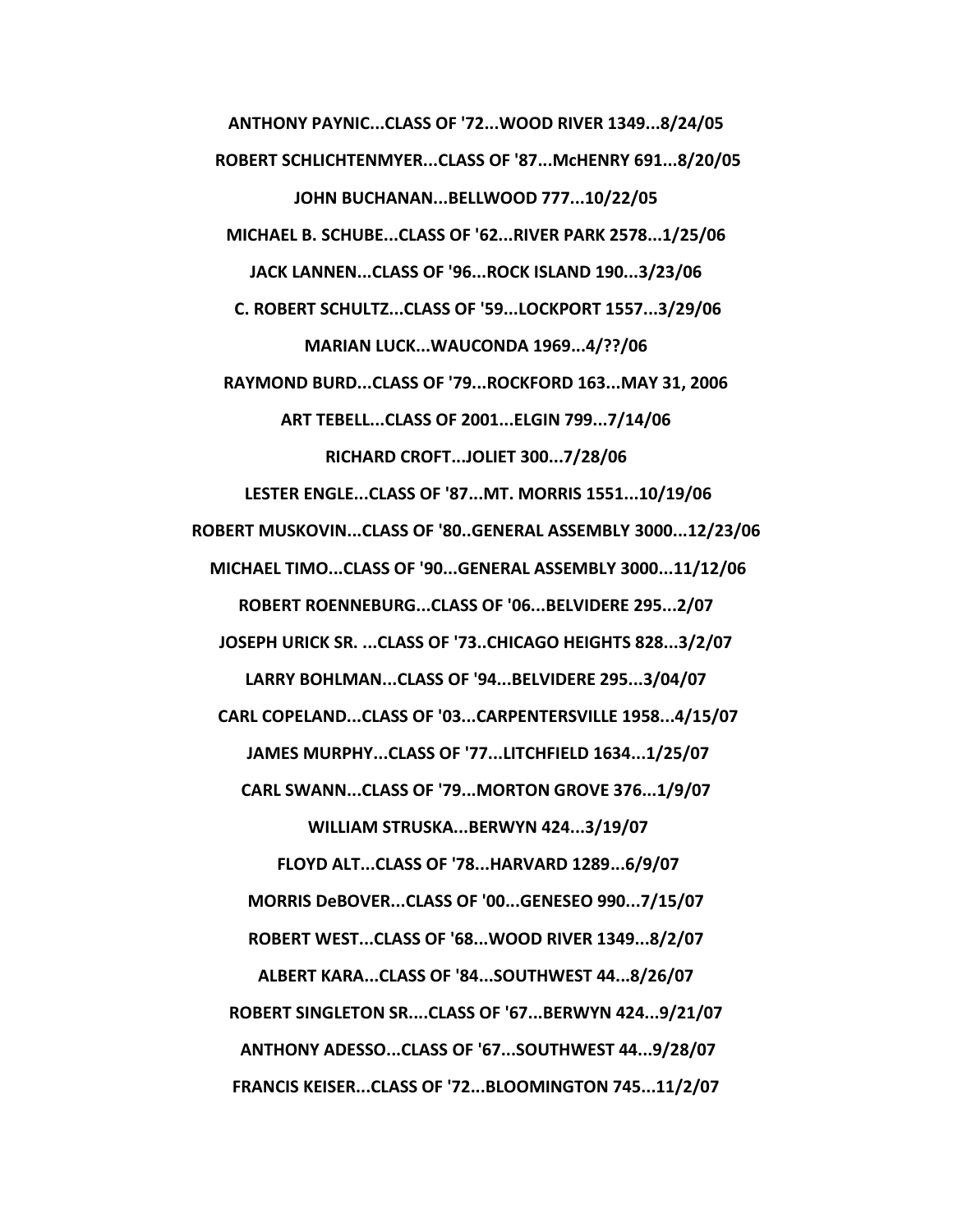**HENRY GOORIS...CLASS OF '00...MORTON GROVE 376...11/13/07 CHARLES WHITE...CLASS OF '70...MATTOON 803...11/21/07 ROBERT E. LEE...CLASS OF '01...ST. CHARLES 1368...11/29/07 RAYMOND MEIER...CLASS OF '70...ELGIN 799...12/11/07 WILBERT BURGHARD...CLASS OF '68...CHICAGO HEIGHTS 828...12/7/07 BOB WOODCOCK...CLASS OF '99...FARMINGTON 1571...2/07/08 FRANK GIMLIN SR...JERSEYVILLE 695...4/3/08 JOHN BROWN...CLASS OF '01...ZION BENTON 667...2/13/08 WILLIAM FRENK...CLASS OF '85......HARVARD 1289...5/11/08 THOMAS DILLON...CLASS OF '99...ROCK ISLAND 190...6/14/08 IRA RENDMEIER...CLASS OF '79...METROPOLIS 282...6/17/08 CARL SKALLA...CLASS OF '92...MORTON GROVE 376...1/7/09 WESLEY EASTMAN...SANDWICH 1016...1/8/09 JOE BURKETT...CLASS OF '74...STREATOR 372...1/09 DON GATES...SANDWICH 1016...3/09 NORVAL CROWE...CLASS OF '71...GENESCO 990...3/30/09 ROBERT VINCENTI...CLASS OF '94...WEST FRANKFORT 795...5/27/09 BRUNO WANAT...CLASS OF '03...SOUTHWEST 44...10/21/09 GEORGE DIX...CLASS OF '85...ZION BENTON 667...10/26/09 ROBERT (JACK) HAGEDORN...CLASS OF '05...GRAYVILLE 1960...11/21/09 WALTER SPIER...CLASS OF '84...CAHOKIA 423...12/05/09 JOHN JOHNSON...CLASS OF '07...SAVANNA 1095...1/28/10 PAUL R. FLOCK...CLASS OF '94...TUSCOLA 729...2/4/10 DURWARD D. HEATH...CLASS OF '89...LAWRENCEVILLE 779...3/14/10** 

**RAYMOND P. DAYHOFF...CLASS OF '83...KANKAKEE 802...6/1/10 WILLIAM McCOSKY....DECATUR 684...7/11/10 JOHN HILAN SR....CLASS OF '70...LOCKPORT 1557...8/2/10**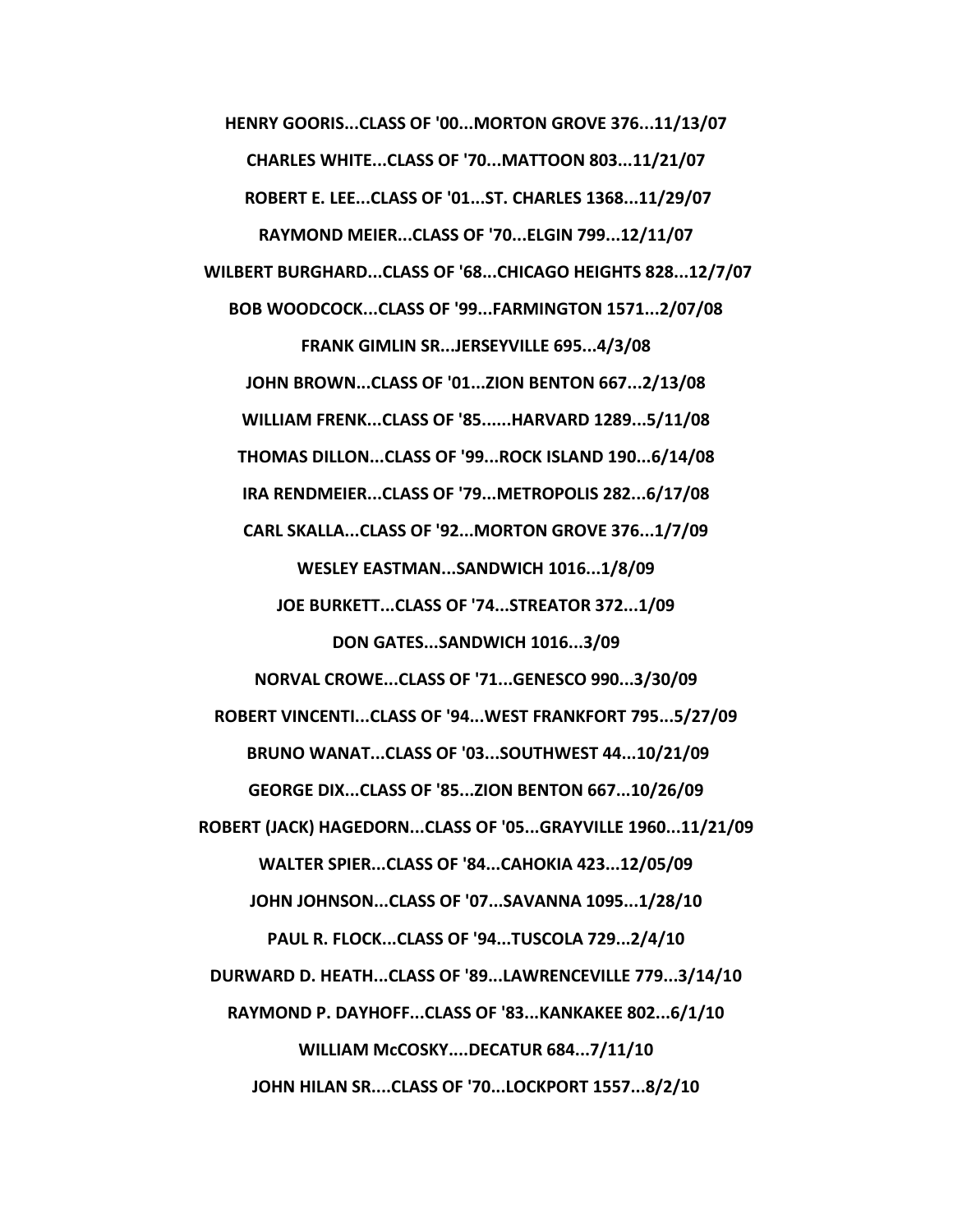**ERNIE OLEKSY...CLASS OF '06...WOODSTOCK 1329...1/4/11 DONALD JOHNSON...CLASS OF '81...ELGIN 799...2/1/11 WILLIAM CHAFFEE...CLASS OF '78...STERLING726...2/11/11 RALPH DeBLIECK...CLASS OF '85...GENESEO 990...3/25/11 GEORGE KIEFER...CLASS OF '85...WOODSTOCK 1329...4/29/11 RONALD TRENT...CLASS OF '91...BATAVIA 682...5/2/11 LESTER GATES...CLASS OF '97...GENERAL ASSEMBLY 3000...4/4/11 ALDINE CRAFT...CLASS OF '85...GENERAL ASSEMBLY 3000...6/5/11 J OHN MAUCK...CLASS OF '90...GENERAL ASSEMBLY 3000...4/12/11 MYRON SCOTT...CLASS OF '64...JACKSONVILLE 865...10/30/11 LEONARD D. BERTRAM...CLASS OF '76...GENERAL ASSEMBLY 3000...9/22/11 LUTHER S. TURNER...CLASS OF '65...GENERAL ASSEMBLY 3000...7/6/11 JERIL R. SMITH...CLASS OF '94...CENTRALIA 1219...7/1/11 ARCHIE BURKE...1/20/12 CARLTON SHELLBARGER...2/13/12 GLEN FREAS...STERLING 726 RAY STEVENS...CLASS OF '05...HARVARD 1289...4/2/12 JOHN WHETSTONE...CLASS OF '81...ALBION 621...4/13/12 MARVIN W. LEOPOLD SR...MT. MORRIS 1551...5/2/12 ROBERT W. CAVANAUGH SR...CHICAHO HEIGHTS 828...5/5/12 WILLIAM BUCKINGHAM...CLASS OF '82...GENERAL ASSEMBLY 3000...12/26/11 JOHN NUDERA...CLASS OF '57...BERWYN 424...4/25/12 PERRY RAILER SR...CLASS OF '98...GENERAL ASSEBLY 3000...3/19/12 RAYMOND FORNERO...STREATOR 372...5/26/12 JIM McCUE...CLASS OF '80...SOUTHWEST 44...8/14/12 CHARLIE LIPPERT...CLASS OF '93...DANVILLE 1001...9/5/12 CARL ELROD...CLASS OF '96...GENERAL ASSEMBLY 3000...9/20/12 GORDEN BERRY...CLASS OF '07......LOCKPORT 1557...9/16/12**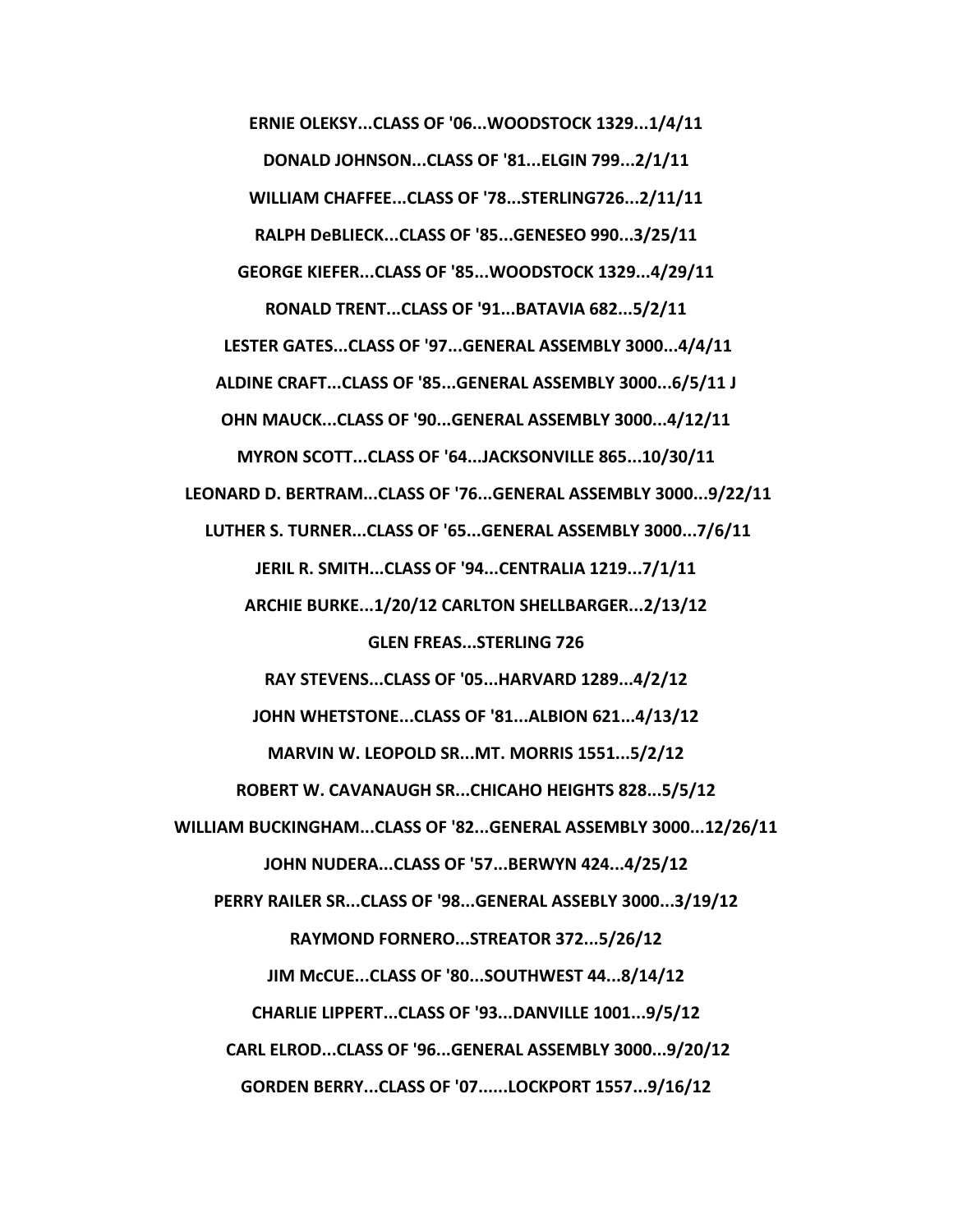**MERLE GRISWOLD...CLASS OF '71...SANDWICH 1016...10/15/12 ELDON HENSON...CLASS OF '86...ALTON 951...11/7/12 GINO DAL PONTE...CLASS OF '90...HIGHLAND PARK 446...11/17/12 GEORGE PAYNIC...WOOD RIVER 1349...1/13 ROBERT REINING....CLASS OF '10...RIVER PARK 2578...1/18/13 JAMES J. DORE...CLASS OF '85...GENERAL ASSEMBLY 3000...5/11/13 MARVIN C. SCHRODER...CLASS OF '75...GENERAL ASSEMBLY 3000...5/17/13 TYRA HOLLY...CLASS OF '09...SANDWICH 1016...5/24/13 RONALD KOZUSZEK...CLASS OF '09...MOOSEHEART 2655...7/31/13 ROGER HUBER...CLASS OF '06...DEKALB 586...8/12/13 FRANK WILHELM...CLASS OF '61...TUSCOLA 729...8/19/13 DAVID FLAHERTY...CLASS OF '01...PEKIN 916...8/22/13 RAY JEDRYSIAK...CLASS OF '74...LOCKPORT 1557...8/20/13 A RTHUR GLAZIER...CLASS OF '07...GENESEO 990...9/10/13 HOWARD JO CUNNINGHAM...CLASS OF '98...WOOD RIVER 1349...11/13/13 EUGENE "LEFTY" THOMPSON...CLASS OF '01...CENTRALIA 1219...11/14/13 GLEN GEROUX...CLASS OF '12...BELVIDERE 295...11/17/13 DALE WAYNE RHODES...WILMINGTON 241...12/26/13 MARVIN GEESEY, JR...CLASS OF '83...GENERAL ASSEMBLY 3000...1/11/14 GERALD "JERRY" LEONARD...CLASS OF '82...BELVIDERE 295...1/14/14 RAYMOND STOLPE SR...CLASS OF '87...GENERAL ASSEMBLY 3000...2/25/14 VERNON WALSH...CLASS OF '97...CENTRALIA 1219...3/12/14 NOLAN MARTINDALE...CLASS OF '94...GENERAL ASSEMBLY 3000...3/14/14 REGINALD PARKHOUSE...CLASS OF '88...GENERAL ASSEMBLY 3000...4/10/14 EUGENE GRASSO...CLASS OF '90...ELGIN 799...4/11/14 NICHOLAS CHARLES HARTMAN...CLASS OF '92...BATAVIA 682...4/11/14 GENE MEVIS...CLASS OF '93...GENERAL ASSEMBLY 3000...4/21/14**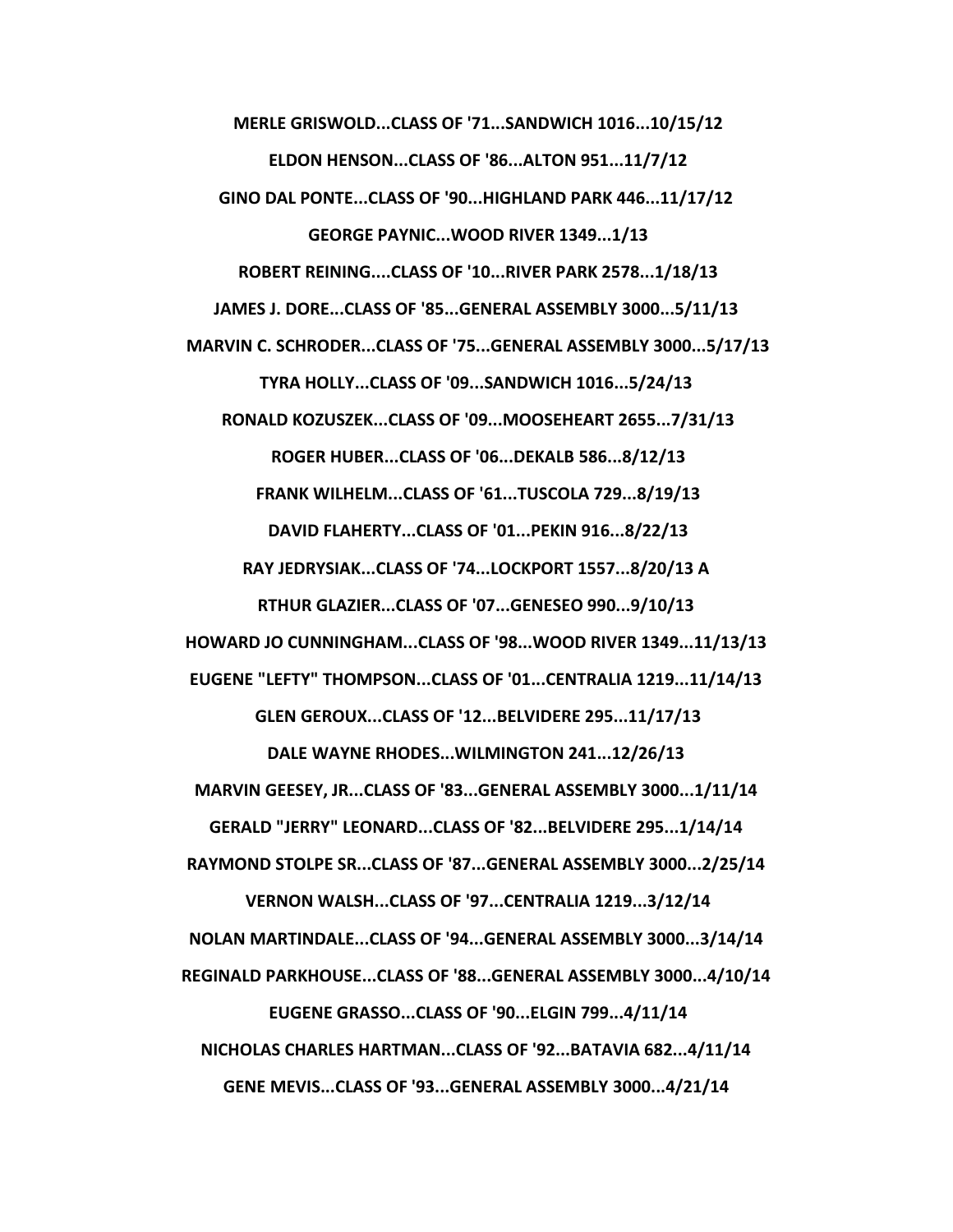**RICHARD FARRELL...CLASSOF '11...LOCKPORT 1557...5/24/14 AVERIL McQUARRIE...CLASS OF '76...GENERAL ASSEMBLY 3000...5/24/14 RAYMOND SWEARINGEN...CLASS OF '93...GENERAL ASSEMBLY 3000...7/2/14 LELAND HOOD...CLASS OF '79...GENERAL ASSEMBLY 3000...7/17/14 PATRICK SHANAHAN...CLASS OF '00...GENERAL ASSEMBLY 3000...8/14/14 BOBBY YOUNG...CLASS OF '07...GRANITE CITY 272...10/11/14 LLOYDE UTTERBACK...CLASS OF '70...DECATUR 684...10/17/14 RICHARD MAAHS...CLASS OF '82...LITCHFIELD 1634...10/20/14 B RUCE MEYER...CLASS OF '12...BELLEVILLE SWANSEA 1221...10/21/14 ROBERT SCHULER...CLASS OF'64...MOUNT CARMEL 1155...10/15/14 ROBERT NASH...CLASS OF '67...ALBION 621...12/23/14 FRANCIS PASHOLK...CLASS OF '80...ELGIN 799...1/18/15 LARRY BOWMAN...CLASS OF '91...GENERAL ASSEMBLY 3000...3/13/15 RICHARD JORGENSEN...CLASS OF '90...ANTIOCH 525...4/18/15 ALBERT SNOOK...CLASS OF '01...GENERAL ASSEMBLY 3000...5/6/15 PAUL HENRY...CLASS OF '99...ROCHELLE 903...5/30/15 DAVID BRIMM...CLASS OF '13...PITTSFIELD 420...6/4/15 FOY WINSETT...CLASS OF '98...ELGIN 799...6/6/15 EDWARD VANKO...CLASS OF '90...STREATOR 372...6/27/15 JOHN WENDELL HANEY...CLASS OF '95...ROCK ISLAND 190...8/28/15 RON FORD...CLASS OF '00...CANTON 784 (CLOSED)...9/25/15 ROY FRANK TRAVIS...CLASS OF '61...ALTON 951...10/5/15 BILL STILES…CLASS OF '04….AURORA 400…11/24/15 NORMAN LEGNER…CLASS OF '03…JOLIET 300…1/12/16 ROBERT LANIER…CLASS OF '07…PRINCETON 1339…2/15/16 CARL REINING…CLASS OF '03…BLOOMINGTON 745…3/16 GERARD FOLSTER…CLASS OF '04…RIVER PARK 2578…3/28/16**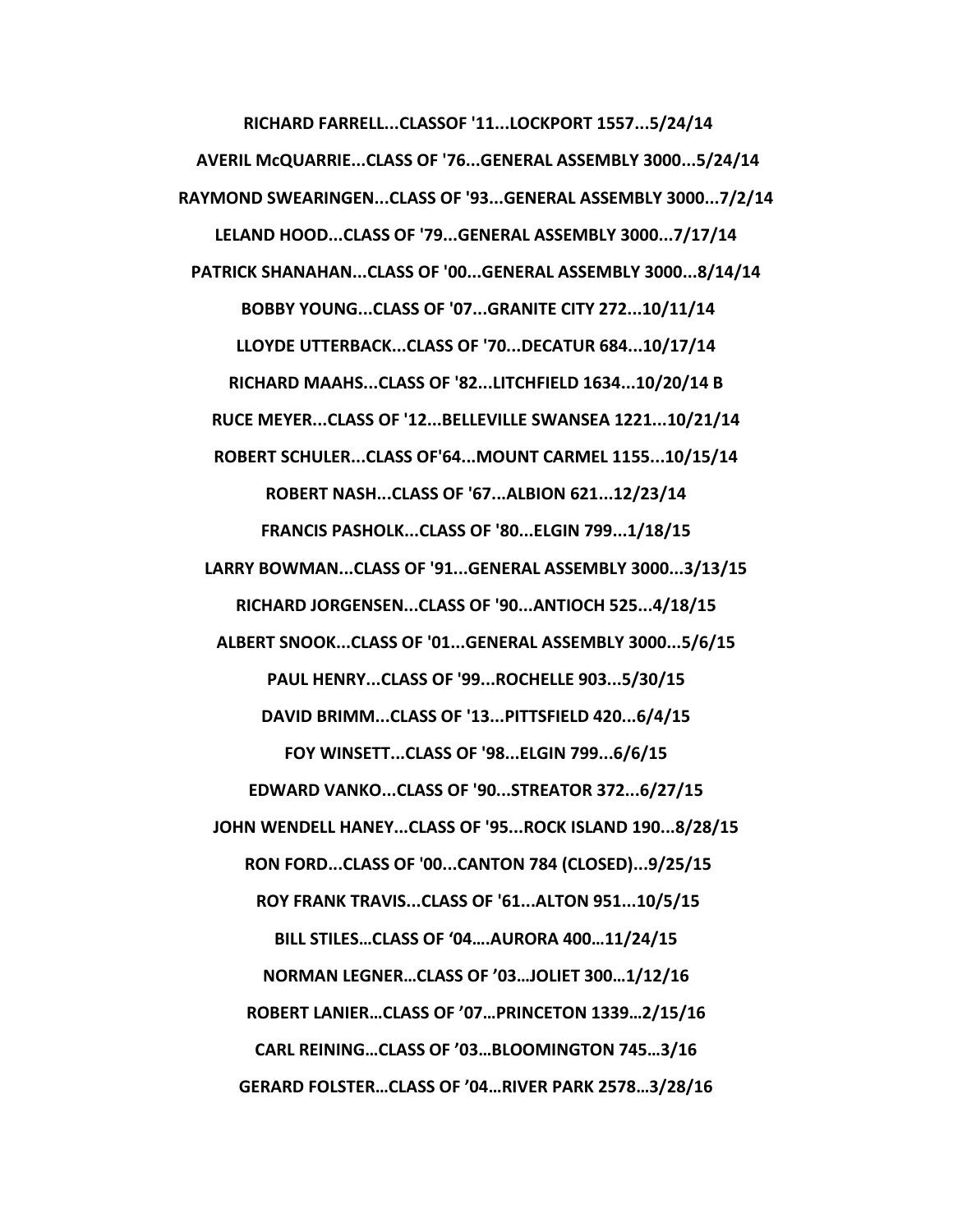**RAYMOND Z. GIZE…CLASS OF '01…CHICAGO HEIGHTS 828…4/30/16 ROYCE L. FARBER…CLASS OF '88…GENESEO 990…5/27/16 RICHARD PRATHER…CLASS OF '05…PEKIN 916…8/3/16 MARTY SPITZ…CLASS OF '98…OTTOWA 960…8/21/16 EMMETT FRYE SR. …CLASS OF '98…OTTOWA 960…9/17/16 RICHARD COOPER…CLASS OF '96…PROSPECT 660…9/24/16 AL DOUGLAS…CLASS OF '97…CARPENTERSVILLE 1958…10/19/16 RICHARD NICHOLS…KANKAKEE 802 MARJAN STANIEC…CLASS OF '60…LOCKPORT 1557…1/1/17 JAMES FERGUSON…PROSPECT 660…1/17 CHET ALBRIGHT…CLASS OF '85…BATAVIA 682…2/6/17 HERMAN COLE…CLASS OF '02…McHENRY 691…2/6/17 CLETUS BULLINGER…CLASS OF '80…LOCKPORT 1557…2/21/17 RICHARD KALENSKY…CLASS OF '97…CARPENTERSVILLE 1958…3/7/17 BRADLEY BOWKER…CLASS OF '07…WOOD RIVER 1349…3/8/17 THOMAS EDWARD KERSEY…CLASS OF '03…MATTOON 803…3/11/17 ELMER W. DINTELMANN…CLASS OF '81…MASCOUTAH 815…5/31/17 GEORGE E. HALLS SR…CLASS OF '86…DANVILLE 1001…6/18/17 CURT C. CONDON…CLASS OF '95…MASCOUTAH 815…7/17 RICHARD G. (DICK) SEGEBARTH…CLASS OF '90…PLAINFIELD 2491…9/14/17 MARK WALSH…CLASS OF '17…BELLWOOD 777…9/23/17 KEN WARNER…CLASS OF '93…MT. VERNON 755…9/25/17 JOHN SANDERS…CLASS OF '92…MORRIS 967…12/2/17 WALTER WALKER…12/24/17 CHARLES RITTER…LITCHFIELD 1634…1/18/18 ORVILLE "CAP" E. MILLER…BLOOMINGTON 745…2/20/18 JOHN LACEY JR….CLASS OF '94…PEKIN 916…2/22/18**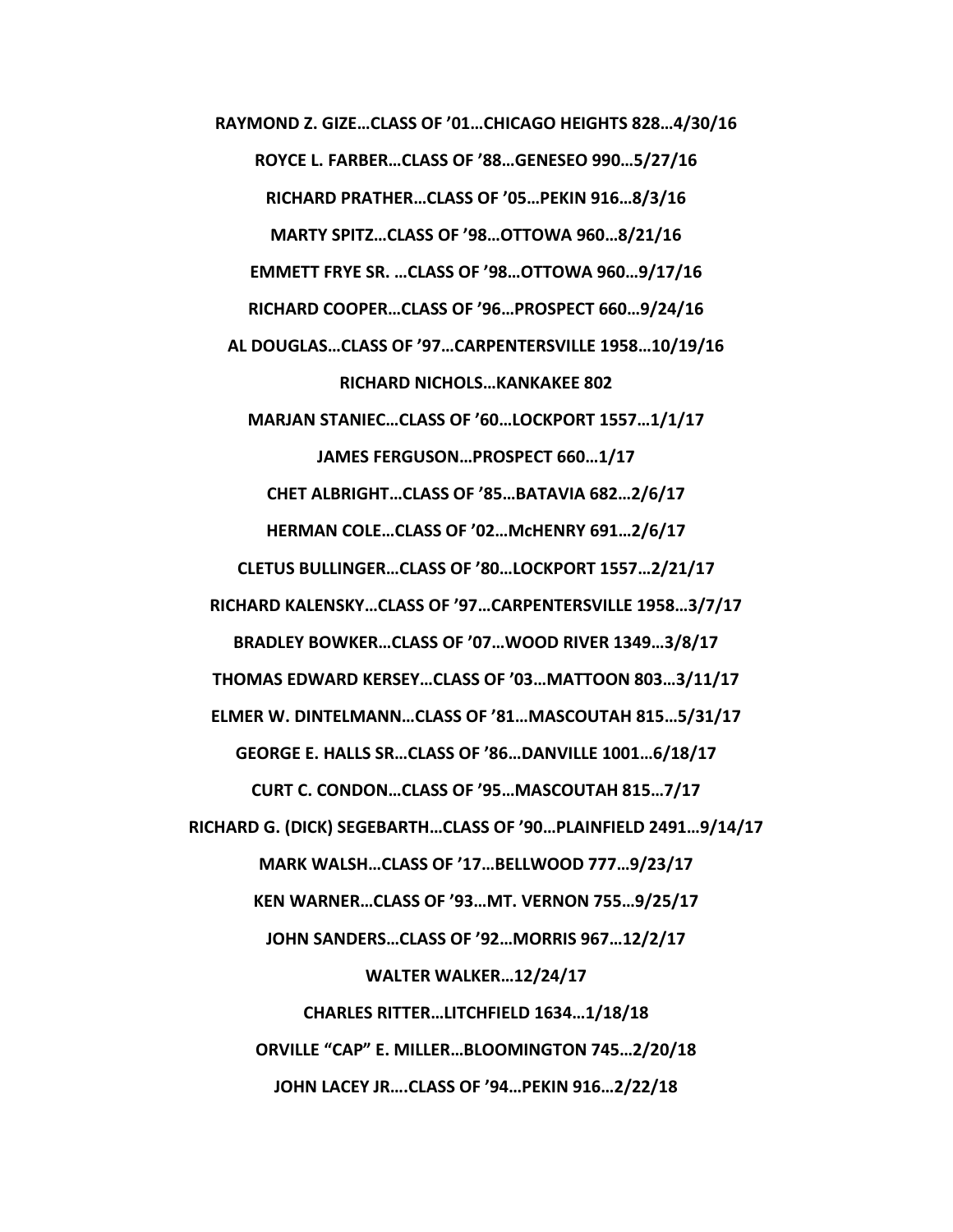**JACK SNIDEL…CLASS OF '99…ALBION 621…2/18 GERALD LEWIS SHULTS SR….CLASS OF '88…CARPENTERSVILLE 1958…4/22/18 DANIEL CRONIN…CLASS OF '90…BELLEVILLE SWANSEA 1221…5/6/18 GLEN FRINGER…CLASS OF '95…WOODSTOCK 1329…5/18 DALE WARD…CLASS OF '99…STERLING 726…7/26/18 STEVEN EDWARDS…CLASS OF '09…RIVER PARK 2578…9/14/18 WILLARD J. "RAB" SHENBERGER…FREEPORT 162…9/16/18 CECIL L. HICKENBOTTOM…CLASS OF '08…STREATOR 372…12/22/18 RUSSELL E. BUCKKARDT…OTTAWA 960…1/17/19 PAUL WOMBACHER…CLASS OF '97…MASCOUTAH 916…2/1/19 LOWELL E. WECHSLER…CLASS OF '04…STERLING 726…2/23/19 RALPH NEWTON…CLASS OF '09…ELGIN 799…2/27/19 PAUL J. QUIRK…CLASS OF '99…CARLINVILLE 1216…3/7/19 WILLIAM WOOD…CLASS OF '96…YORKVILLE 2371…3/28/19 BRUCE SASEK…SOUTHWEST 44…8/20/19 EDWARD HARPER…YORKVILLE 2371 LARRY BURNETT…CLASS OF '97…ANNA 1346…10/1/19 CHARLES L. McCOWAN…CLASS OF '13…MORRIS 967…10/11/19 ROBERT ZAININGER…CLASS OF '92…SANDWICH 1016…11/26/19 HAROLD GRAY…CLASS OF '03…DIXON 727…12/14/19 RICHARD STUMP SR…CLASS OF '04…MORRIS 967…12/18/19 DENNIS DINSDALE… CLASS OF '93…ANTIOCH 525…12/25/19 WESLEY HARLEN "WES" STEED…CLASS OF '09…CENTRALIA 1219…4/23/20 RICHARD CHAPELL…CLASS OF '97…MORRIS 967…5/10/20 CHARLES D. HAMILTON…CLASS OF '07…SHELBYVILLE 1294…6/5/20 EDWARD TRELEAVEN…CLASS OF '86…ELGIN 799…6/28/20 JOHN J. "JACK" WHITE…CLASS OF '94…OTTAWA 960…7/7/20**